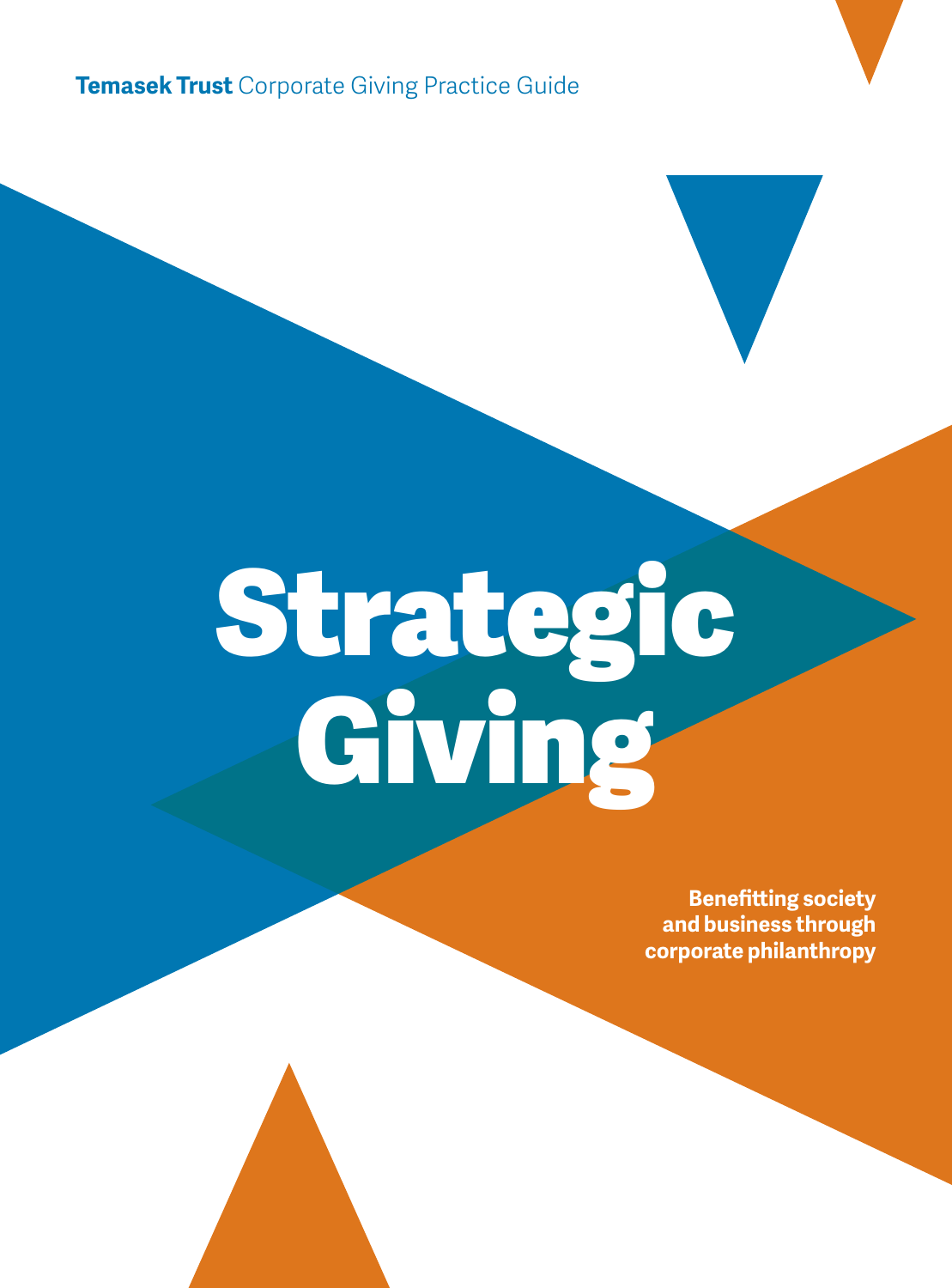# Why Have a **Corporate** Giving Strategy

Bringing about maximum impact – and much more

**2**

# Getting the Endorsement for the Strategy

Working towards a "yes" from internal stakeholders and the community

Is the Strategy Working? The results tell the story

**22**

**28**



What a Giving Strategy Looks Like

Making links, connecting the dots

Making the Strategy Work Some approaches to consider

**24**

*The Temasek Trust Corporate Giving Workshops bring grantmaking practitioners together to share good practices of grantmaking. Discussions at the workshops have been incorporated into this series of Practice Guides that can help continue the conversation and inform more grantmakers.*

# Strategic Giving

Why do companies give? How do we know that the giving programmes of our own companies are truly addressing society's needs while meeting business goals?

Such questions are tackled when developing a corporate giving strategy. This guide discusses why a strategy is needed, offers a framework with case studies, provides tips on getting endorsement from stakeholders, examines if a strategy is working and more.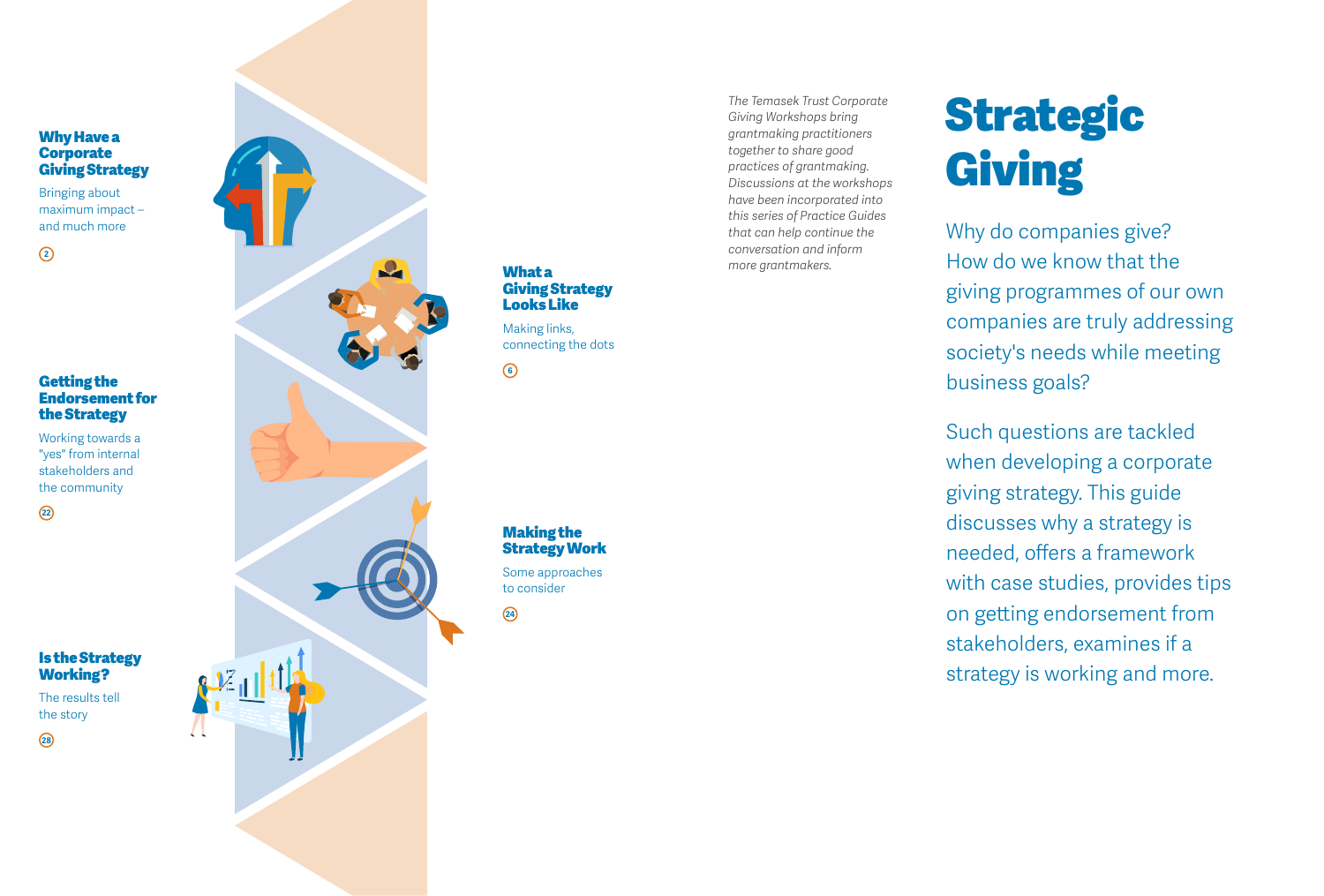# Why Have a Corporate Giving Strategy Why have a strategy?

# and much more

# **What is a strategy?**

A strategy is essentially a framework for decision-making that is:

- based on a good / clear understanding of the corporate intent of giving
- focused on the external context in which the grantmaker works
- includes a hypothesised causal connection between the use of the grantmaker's resources and goal achieve of the giving

Adapted from *Beyond the Rhetoric: Foundation Strategy* by the Centre for Effective Philanthropy (www.cep.org).



**Developing a strategy is hard work. Yet, it is essential to creating win-win-win <b>Programmes** where grantmaker, grantee and beneficiary (or community) can benefit.

# BENEFITS TO GRANTMAKER



Helps to make clear the intention of giving. It also guides corporate giving decisions and actions towards clear goals. Some common giving intentions are listed below in the blue box.

# **Efficiency**

Directs and allocates resources (such as expertise, staff and funds), purposefully, meaningfully and efficiently.



# Brand-building

Builds a brand through clear and consistent giving focus and practices, such as grant evaluation.



# **Sustainability**

Ensures that the giving is planned, deliberate and hence, sustained.

# BENEFITS TO GRANTEE AND BENEFICIARY



# Clarity

A strategy equips the grantee with information on the grantmaker's values, priorities and objectives for clarity on crafting more effective proposals.

# Impact

When coupled with a good needs assessment process, a strategy sharpens the programme to create the intended social impact.

# **Why do grantmakers give to a particular cause – apart from wanting to create positive impact?**

The reasons are aplenty. Some drivers are:

- The giving creates a positive community impact
- The giving enhances the grantmaker's brand, image and growth
- The giving increases the grantmaker's attractiveness to employees
- The giving builds the company's legitimacy to operate / do business in the community
- The giving harnesses the grantmaker's competencies and networks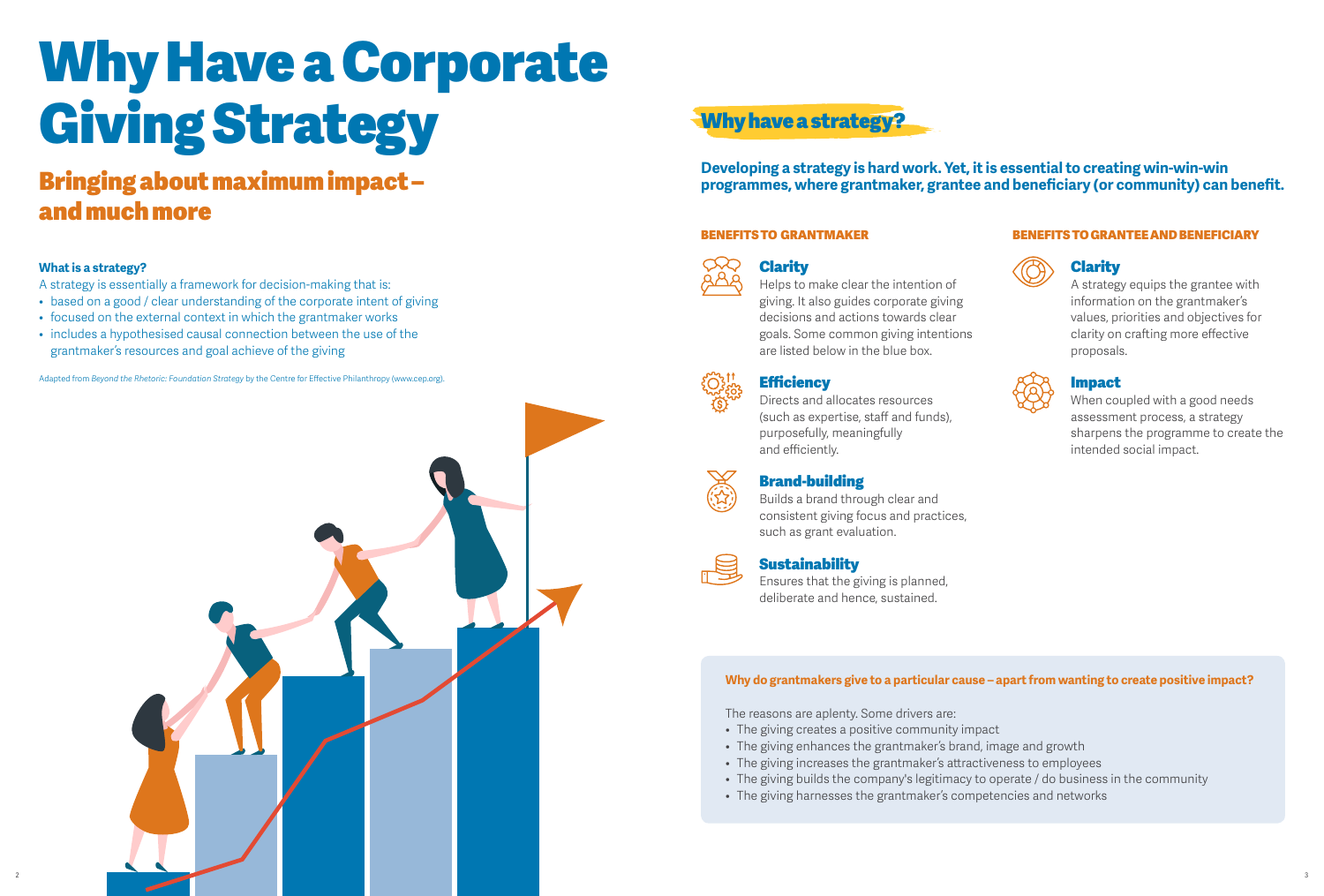# A convergence of interests

Developing a strategy is hard work. Yet, it is essential to creating win-win-win programmes, where **grantmaker**, **grantee** and **beneficiary**/community can benefit.

In other words, it is when a grantmaker maximises both **social** and **economic** benefits that corporate giving and shareholder interests converge, making the giving truly strategic.

The following illustration was developed by leading Harvard Business School thinkers Michael E. Porter and Mark R. Kramer, who examine strategies for social impact.



Adapted from *The Competitive Advantage of Corporate Philanthropy* by Michael E. Porter and Mark R. Kramer for the Harvard Business Review.

The illustration succinctly captures what it means to be a strategic giver. The coloured triangle – showing social and economic benefits being maximised through a mix of business and giving – is where strategic giving happens.

# Useful questions

Here are some guiding questions to get you thinking on strategy development.

- $\mathbf{\overline{Y}}$  1. What does your organisation intend to achieve from its giving programme?
- $\overline{\mathbf{S}}$  2. Is this intent common knowledge among the leadership and staff?
- $\overline{S}$  3. Is your corporate giving programme aligned with or somehow linked to your organisation's business, core competencies, employees or brand?
- 4. Are your employee-giving/volunteering activities synergised with your organisation corporate giving programme?
- $\overline{\mathbb{S}}$  5. How would you know if you are on the right track to achieving the objectives of your giving?

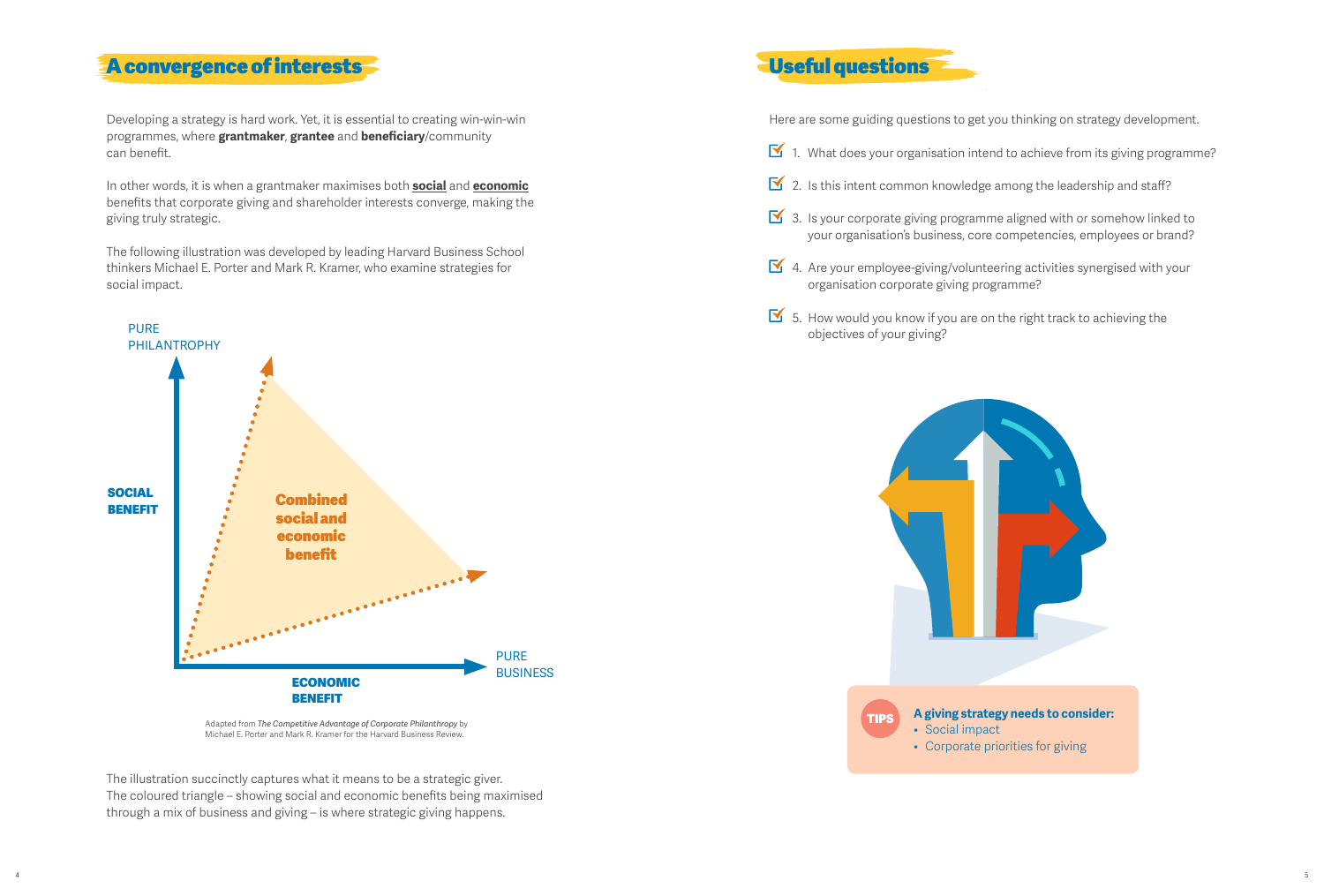# What a Giving Strategy Looks Like

# Making links, connecting the dots

A good giving strategy elevates a grantmaker by **connecting** its giving to its value proposition. In other words, the giving is linked to the unique features, core competencies, or business objectives of the grantmaking organisation.

In this chapter, you will find a framework that can help make the connection. But first, let's understand more about what it means to be a strategic grantmaker.



# From grantmaker to *strategic* grantmaker



# **Making the shift towards strategic giving**



# It takes deliberation.

When, how and how much to invest in a strategic approach are decisions that leaders must weigh carefully.

# It takes action.

Developing a strategy involves learning, planning, testing and cultivating support from partners and the community.



# It takes time.

Incorporating a strategic approach to grantmaking isn't something grantmakers can or should do overnight. Strategy development is an ongoing effort – a constant process of learning and refining.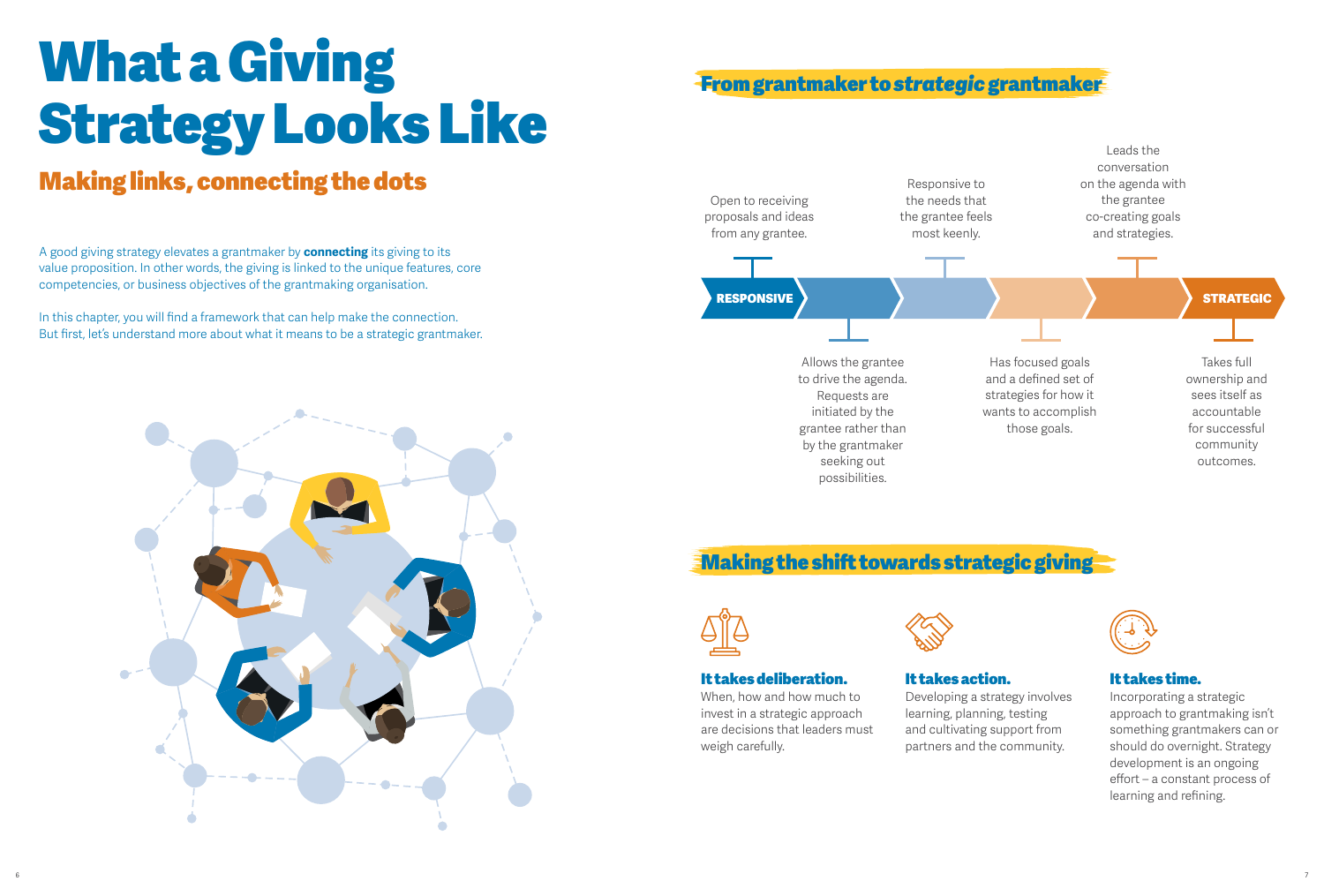# Developing a Giving Strategy

This handy framework helps you to generate a basis for your strategy. Your answers to the questions – which add up to the various parts of the framework – should be aligned with one another. On the next few pages, find out how Singtel and Sembcorp have approached the framework.

# STEP 1: UNDERSTANDING YOUR COMPANY

Key considerations:

- 1. What is your company about?
- 2. Who are your stakeholders?
- 3. Where is your company operating?
- 4. When are your company's crucial milestones?
- 5. How is your company's business carried out?
- 6. List your company's key differentiating factor/ distinct relevance in the market.
- 7. List the obstacles and opportunities.

# STEP 2: ANALYSING CORPORATE GIVING FOR YOUR COMPANY

Key considerations:

- 1. What is your company's business objective? Also ask: Why should your company be involved in corporate giving?
	- For pure altruism: to maximise social impact (what is the social change that your company wants to make?)
- For pure business: to maximise private returns (what returns are key to the company – a good reputation, a license to operate, employee morale?)
- The golden midway: to optimise both social AND business returns
- 2. Key internal consideration: What are the core competencies and assets that your company can offer?
- 3. Key external consideration: What are the social or community needs out there?
- 4. Key external global consideration: What are the UN Sustainable Development Goals?
- 5. How does your company want to be involved after considering all of the above?

In short, strategic giving – i.e. the golden midway – happens when there is an intersection of the above five factors:

- Business objective
- Company's core competencies and assets
- Social/community needs
- UN Sustainable Development Goals
- Company's desired role



# STEP 3: SCOPING A CORPORATE GIVING PROGRAMME

Key considerations:

- 1. Why carry out the programme (the champagne test)
- 2. Who will be the beneficiaries?
- 3. What is the nature of the programme?
- 4. Where are the beneficiaries based in?
- 5. When are the programme's crucial milestones?
- 6. How will the programme be delivered?

**With a specific strategy where the grantmaking is targeted and efficient, the grants ultimately make very specific gains in the organisation's area of interest.** TIPS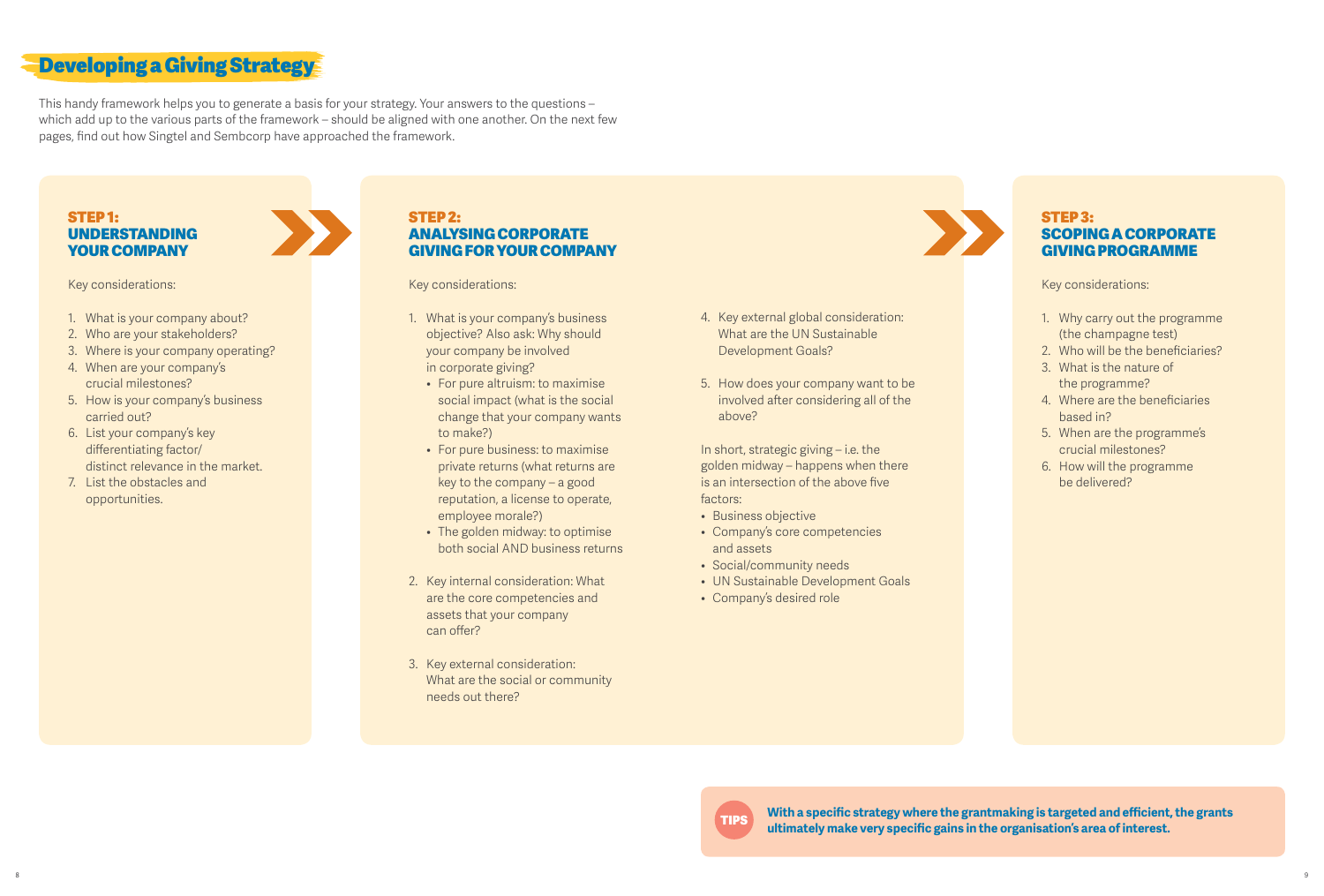Singtel *Singtel shares more about their community giving strategy by filling in the framework.*

# Step 1: Understanding the Company

| 1. What is the company about?<br>Mission and/or vision<br>$\triangleright$ Type of organisation<br>▶ Nature of core business<br>▶ Key products and services<br>Size: Annual size, no. of employees, etc. | • A leading communications technology group<br>in Asia that provides an extensive range of<br>telecommunications and digital services to<br>consumers and enterprises.                                                                                                                                                                                                                                                                                                                                                                                                                             | 5. How is the company's business<br>carried out?<br>Distribution channels, etc.<br>6. List the company's key | • Consumer services are delivered mainly via our<br>Singtel Shops, Singtel Exclusive Retailers and our<br>online shop.<br>• A trusted home-grown brand that people have                                                                                                                   |
|----------------------------------------------------------------------------------------------------------------------------------------------------------------------------------------------------------|----------------------------------------------------------------------------------------------------------------------------------------------------------------------------------------------------------------------------------------------------------------------------------------------------------------------------------------------------------------------------------------------------------------------------------------------------------------------------------------------------------------------------------------------------------------------------------------------------|--------------------------------------------------------------------------------------------------------------|-------------------------------------------------------------------------------------------------------------------------------------------------------------------------------------------------------------------------------------------------------------------------------------------|
| 2. Who are the stakeholders?<br>▶ Profile of key customers<br>▶ Types of business partners<br>▶ Key types/skills of employees                                                                            | • Consumers who want to stay connected and be<br>entertained through fixed telecommunication<br>and mobile services, fibre internet and pay TV.<br>• Companies that need communication services                                                                                                                                                                                                                                                                                                                                                                                                    | differentiating factor/distinct<br>relevance in the market.                                                  | come to rely on. They recognise that Singtel is a<br>responsible corporate citizen and we do our part<br>to conserve the environment and support the<br>community.                                                                                                                        |
|                                                                                                                                                                                                          | and secure data connectivity including cyber<br>security across regions.<br>• Entire range of skill sets from core engineering<br>and IT skills to business and corporate skills like<br>digital marketing and HR, as well as specialist<br>skills like legal - all found in our 13,000-strong<br>workforce in Singapore and 24,000 globally.                                                                                                                                                                                                                                                      | 7. List the obstacles<br>and opportunities.                                                                  | • Key topics in the Singtel Group Materiality<br>Assessment (2017) included the need for<br>innovation, training and education, talent<br>attraction and retention, customer data privacy<br>and protection, inclusion of vulnerable groups<br>and digital citizenship and online safety. |
| 3. Where is the company operating?<br>$\triangleright$ Geography of operations                                                                                                                           | • Key operations in Singapore and Australia, with<br>strategic interests in regional markets in India,<br>Indonesia, Thailand and the Philippines.<br>• 60 Singtel Global Offices in 23 countries.                                                                                                                                                                                                                                                                                                                                                                                                 |                                                                                                              |                                                                                                                                                                                                                                                                                           |
| 4. When are the company's<br>crucial milestones?<br>$\triangleright$ The company's history<br>$\triangleright$ Key business cycles                                                                       | • 1879: Telephone service was first introduced<br>in Singapore.<br>• 1974: Singapore Telephone Board (STB) and<br>Telecommunication Authority of Singapore<br>(TAS) merged into a single entity known as the<br>Telecommunication Authority of Singapore<br>(Telecoms)<br>• 1992: Telecoms was corporatised with Singapore<br>Telecom as the telecommunications service<br>provider and a newly formed subsidiary<br>Singapore Post took over postal services.<br>• 1993: Singapore Telecom became a public listed<br>company with 1.4 million Singapore citizens<br>becoming direct shareholders. |                                                                                                              |                                                                                                                                                                                                                                                                                           |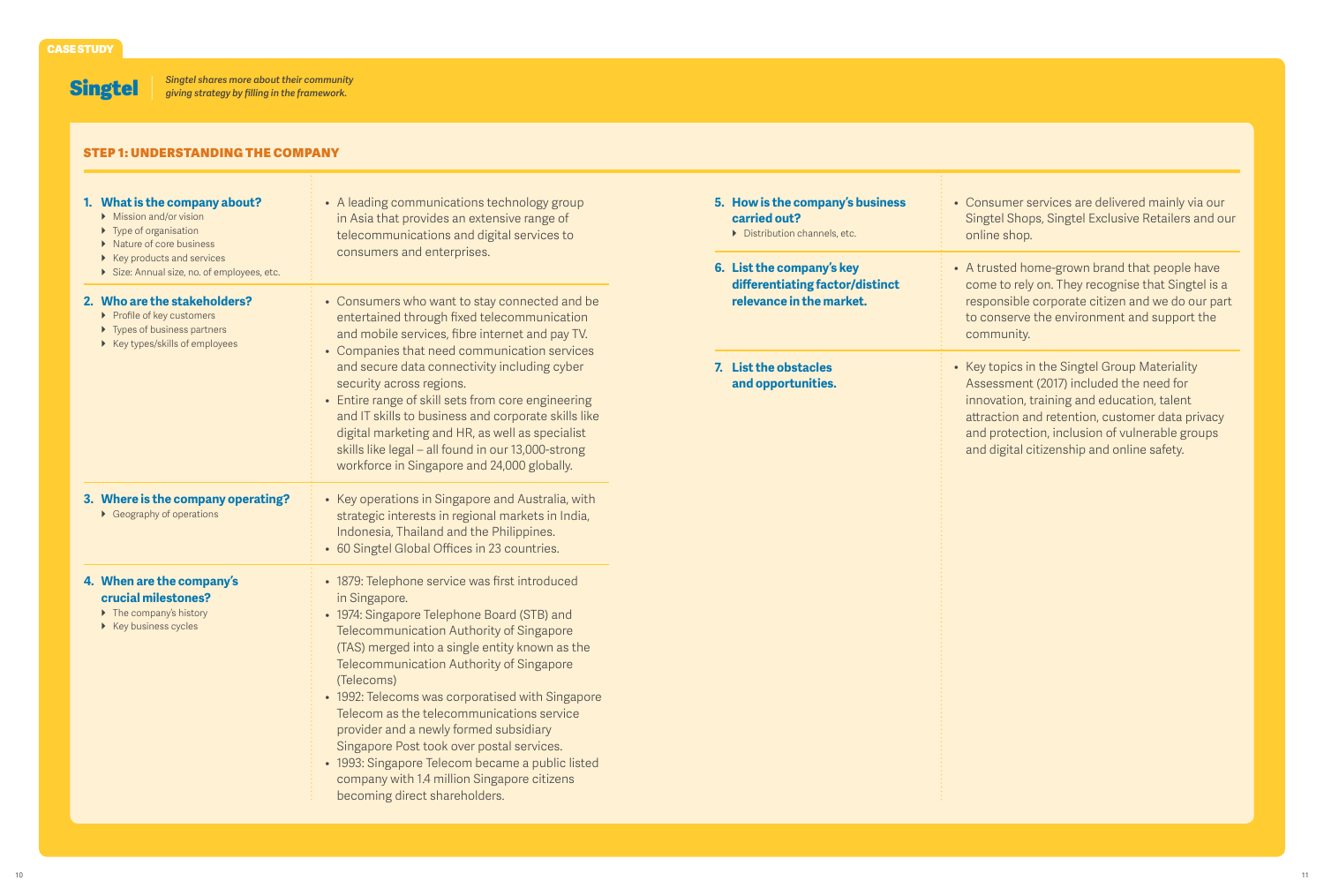**Singtel** 

*Singtel shares more about their community giving strategy by filling in the framework.*

## Step 2: Analysing Corporate Giving for the Company

| 1. What is the company's<br>business objective?<br>▶ What are the key factors to leverage for<br>opportunities and business growth?                                                                                                   | • As a home-grown company, we see it as our duty<br>to contribute back to our community.<br>• We also see the unintended consequences that<br>technology has on the vulnerable segments of<br>society, for example, device addiction and cyber<br>bullying. Hence our efforts and programmes<br>are designed to mitigate these risks through<br>education and our service offerings.<br>• Education and support of persons with<br>disabilities to help them gain employment and<br>lead independent lives also provide us with a<br>less-tapped talent pipeline. | 4. Key external global consideration:<br><b>What are the UN Sustainable</b><br><b>Development Goals (SDGs)?</b><br>▶ Which UN SDGs can the company relate to<br>or identify with?                                                                                                                                                                                                                                                                                                                           | Singtel supports various SDGs, of which<br>community-driven ones are:<br>3 GOOD HEALTH<br>3 AND WELL-BEING<br><b>8</b> DECENT WORK AND<br>QUALITY<br>Education<br>$-\mathcal{U}$<br><b>17 PARTNERSHIPS</b><br>FOR THE GOALS<br><b>10 REDUCED</b><br>▲<br>$\bigcirc\!\!\!\!\!\!\! \bigcirc\!\!\!\!\!\! \infty$<br>$\left( \equiv \right)$                                                                                                                                                                                                                                                   |
|---------------------------------------------------------------------------------------------------------------------------------------------------------------------------------------------------------------------------------------|-------------------------------------------------------------------------------------------------------------------------------------------------------------------------------------------------------------------------------------------------------------------------------------------------------------------------------------------------------------------------------------------------------------------------------------------------------------------------------------------------------------------------------------------------------------------|-------------------------------------------------------------------------------------------------------------------------------------------------------------------------------------------------------------------------------------------------------------------------------------------------------------------------------------------------------------------------------------------------------------------------------------------------------------------------------------------------------------|--------------------------------------------------------------------------------------------------------------------------------------------------------------------------------------------------------------------------------------------------------------------------------------------------------------------------------------------------------------------------------------------------------------------------------------------------------------------------------------------------------------------------------------------------------------------------------------------|
| 2. Key internal consideration:<br>What are the core competencies<br>and assets that the company<br>can offer?<br>How can the business, staff and partners<br>be involved?<br>• What is the company's value-add or<br>differentiation? | • Communication and digital services, especially<br>mobile and data that connect people to<br>each other and the online world. Providing<br>connectivity is Singtel's core competence.<br>• Another key asset is our dedicated 13,000-strong<br>workforce in Singapore. We also have our<br>eco-system of partners from corporate,<br>government and the civil sectors whom we can<br>collaborate with. We believe in partnerships<br>and collaborations with like-minded partners as<br>together, we can achieve even more.                                      | 5. How does the company want to be<br>involved after considering all of<br>the above?<br>Responsive vs. strategic giving<br>▶ Responsive giving responds to requests<br>while strategic giving co-designs new<br>programmes or enhances existing ones for<br>unmet needs.<br>Direct involvement vs. partnerships<br>Companies may directly engage grantees<br>to run programmes, contribute through<br>intermediaries or collaborate with other<br>funders for better impact.<br><b>Providing resources</b> | • Singtel wants to play a strategic role and is<br>directly involved in designing and shaping our<br>programmes to achieve the intended outcome<br>and social impact.<br>• We also participate in strategic programmes<br>created by others, but only if we can bring value<br>to the table, and not being merely a funding party.<br>• As a member of voluntary business networks<br>advocating for a social cause, Singtel plays an<br>active role and shares knowledge readily (e.g.<br>organise roundtables) as we believe in the power<br>of true collaboration and that every member |
| 3. Key external consideration:<br>What are the social or community<br>needs out there?                                                                                                                                                | In Singapore, where Singtel operates:<br>• The rise of online risks especially for the<br>vulnerable children and youth e.g. gaming<br>addiction, cyber bullying and online privacy risks.<br>• The inclusion and employment of persons with<br>disabilities in Singapore, both at the workplace<br>and the society. Only 5 in 100 persons with                                                                                                                                                                                                                   | Corporate donations (one-time,<br>annual, endowment, match employees'<br>donations, etc.).<br>▶ Offer in-kind assistance.<br>Invite business partners to<br>participate likewise.                                                                                                                                                                                                                                                                                                                           | should play its part to achieve a common goal.<br>• Opportunity for staff engagement, either<br>through general or skilled volunteering, is<br>a key consideration when reviewing these<br>programmes. Workplace giving to strategic<br>causes is also encouraged, with donations<br>matched by the company.                                                                                                                                                                                                                                                                               |
|                                                                                                                                                                                                                                       | disabilities have jobs in Singapore.<br>• These two areas have also been identified as<br>material social topics for Singtel:<br>1. Inclusion of vulnerable groups<br>2. Digital citizenship and online safety                                                                                                                                                                                                                                                                                                                                                    | 6. Giving strategy articulation                                                                                                                                                                                                                                                                                                                                                                                                                                                                             | • To enable the inclusion and well-being of<br>people, and to help them realise their potential<br>through our digital technologies and innovative<br>programmes.                                                                                                                                                                                                                                                                                                                                                                                                                          |

#### 12<br>12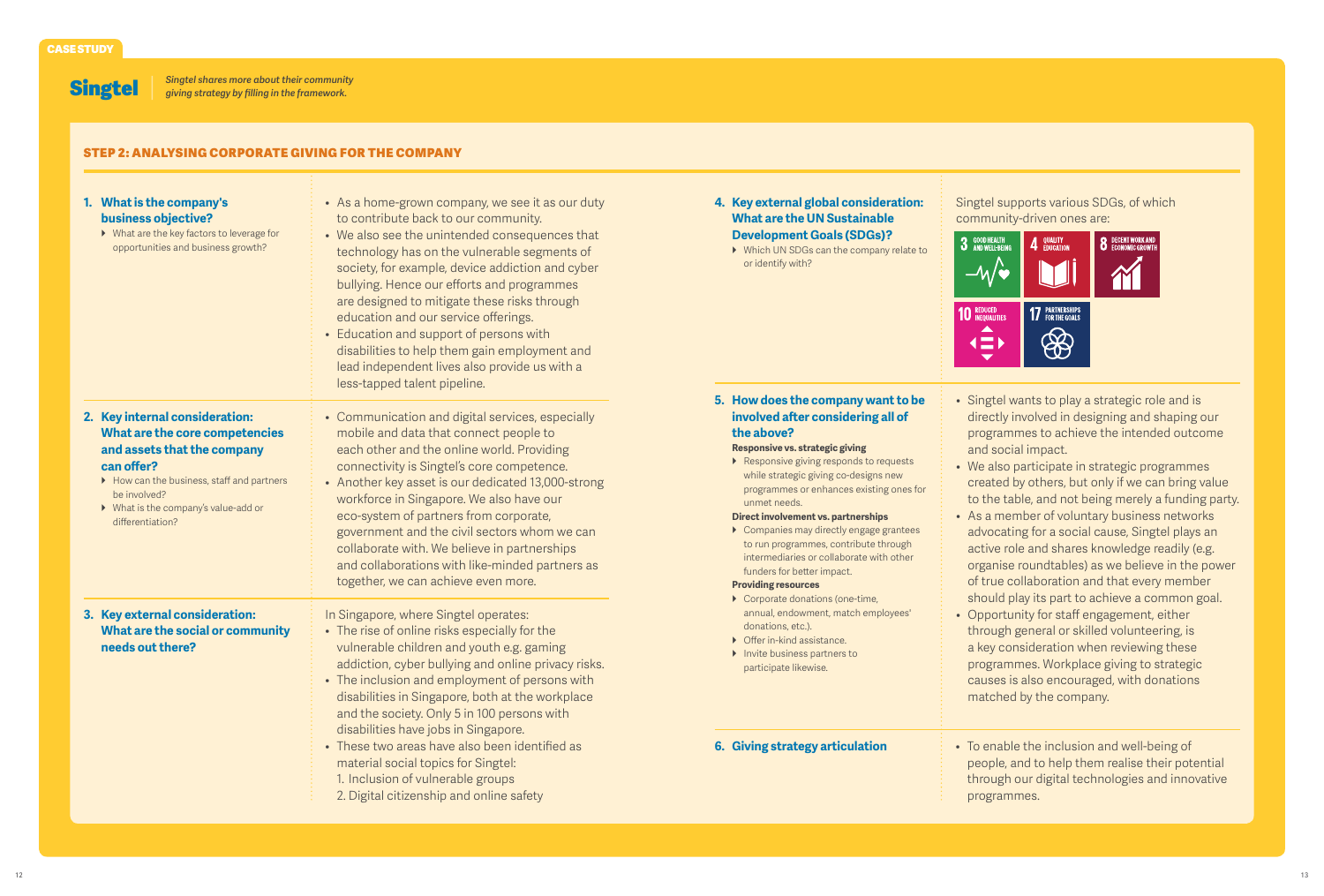#### Singtel Programme: Collaboration with SG Enable and Singapore Business Network on DisAbility (SBNoD)

# Step 3: Scoping a Corporate Giving Programme

| 1. Why carry out the programme?                                               | • Carrying out the programme empowers persons<br>with disabilities in Singapore to be more<br>employable and to have a sustainable livelihood.<br>• Empowerment of persons with disabilities is<br>evaluated by:<br>1. The employment rate of persons with<br>disabilities in Singapore<br>2. The number of:<br>• persons with disabilities trained at the<br>Singtel Enabling Innovation Centre and<br>trained graduates employed (+ tenure)<br>• tertiary students with disabilities<br>mentored by and placed for internships<br>within Singtel and the SBNoD group<br>of companies<br>• persons with disabilities employed<br>by Singtel and the SBNoD group of<br>companies (+ tenure)<br>3. The annual staff engagement score<br>on diversity | 4. What is the nature of<br>the programme?<br>• More of current programmes?<br>▶ Consider adjustments or additional<br>programmes to complement and<br>strengthen current programmes to meet<br>potential needs.                                                                                                                                                                        | • The Singtel Enabling Innovation Centre was<br>set up in 2015 at the Enabling Village run by SG<br>Enable. It expands employment opportunities<br>for persons with disabilities by tapping on<br>technology and equipping them with new skills.<br>• We also complement our effort by becoming<br>a strong partner of SG Enable's two key<br>programmes: the RISE Mentorship and<br>Internship for tertiary students with disabilities.<br>We place them across the business and field<br>middle and top management members as<br>mentors. This benefits the students while<br>exposing our people to interact and work with<br>persons with disabilities.<br>• In the same year, we also became a founding<br>member of the Singapore Business Network<br>on DisAbility to advocate for this cause and<br>to share and learn from member companies'<br>best practices. |
|-------------------------------------------------------------------------------|-----------------------------------------------------------------------------------------------------------------------------------------------------------------------------------------------------------------------------------------------------------------------------------------------------------------------------------------------------------------------------------------------------------------------------------------------------------------------------------------------------------------------------------------------------------------------------------------------------------------------------------------------------------------------------------------------------------------------------------------------------|-----------------------------------------------------------------------------------------------------------------------------------------------------------------------------------------------------------------------------------------------------------------------------------------------------------------------------------------------------------------------------------------|--------------------------------------------------------------------------------------------------------------------------------------------------------------------------------------------------------------------------------------------------------------------------------------------------------------------------------------------------------------------------------------------------------------------------------------------------------------------------------------------------------------------------------------------------------------------------------------------------------------------------------------------------------------------------------------------------------------------------------------------------------------------------------------------------------------------------------------------------------------------------|
| 2. Who will be the beneficiaries?                                             | • Persons with disabilities in Singapore, with a<br>focus on empowering them with corporate and<br>business skills. This is in line with our materiality<br>assessment results which highlighted the need                                                                                                                                                                                                                                                                                                                                                                                                                                                                                                                                           | 5. When are the programme's<br>crucial milestones?<br>$\triangleright$ When will it start?<br>How long will it last?<br>▶ When will the programme be delivered?                                                                                                                                                                                                                         | • Our programmes will continue as training and<br>employment of persons with disabilities and<br>their inclusion are expected to remain a focus<br>in Singapore.                                                                                                                                                                                                                                                                                                                                                                                                                                                                                                                                                                                                                                                                                                         |
| 3. Where are the beneficiaries<br>based in?<br>• Which country and community? | for inclusion of vulnerable groups.<br>• Persons with disabilities in Singapore.                                                                                                                                                                                                                                                                                                                                                                                                                                                                                                                                                                                                                                                                    | 6. How will the programme<br>be delivered?<br>• How will the programme be delivered -<br>with partners or directly with grantees?<br>▶ Parties to consider working with:<br>- Programme partners<br>- Existing service providers, e.g.<br>community groups<br>- Providers of complementary/related<br>services<br>- Government/state organisations<br>- Other funders in the same space | • SG Enable as a national agency is our key partner<br>in delivering these programmes. They have<br>access to market knowledge and needs, as well<br>as the beneficiaries such as tertiary students<br>with disabilities.<br>• As the current SBNoD co-chair, we continue to<br>work with and mobilise the group of member<br>companies to support SG Enable's programmes<br>and advocate for inclusion and employment of<br>persons with disabilities.                                                                                                                                                                                                                                                                                                                                                                                                                  |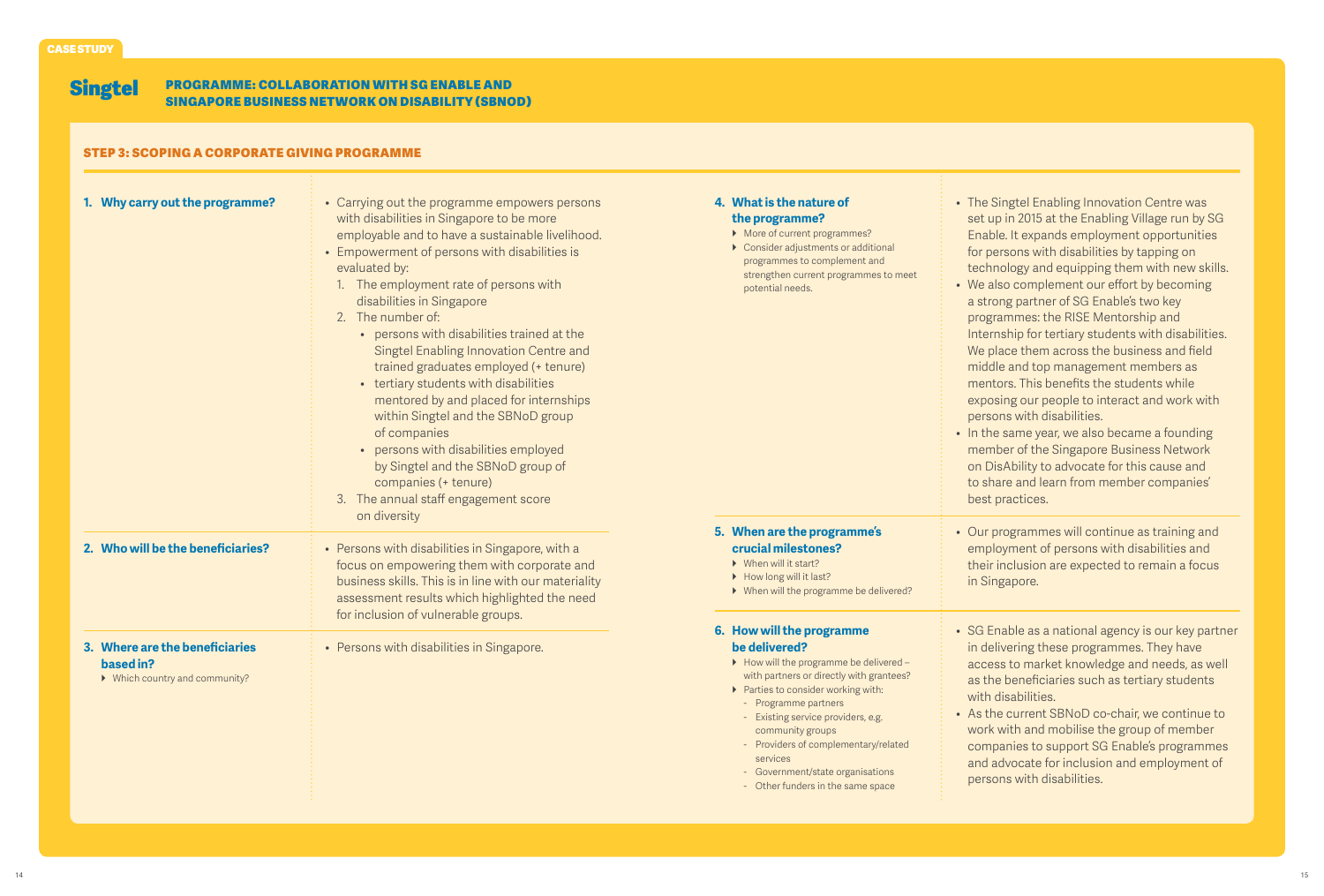Sembcorp

÷.

# Step 1: Understanding the Company

| 1. What is the company about?<br>$\triangleright$ Mission and/or vision<br>$\triangleright$ Type of organisation<br>▶ Nature of core business<br>$\triangleright$ Key products and services<br>Size: Annual size, no. of employees, etc. | • Sembcorp Industries is a leading energy, marine<br>and urban development group, operating across<br>multiple markets worldwide.<br>• Sembcorp Industries has total assets of over<br>S\$23 billion and over 7,000 employees. Listed on<br>the main board of the Singapore Exchange, it is<br>a component stock of the Straits Times Index,<br>several MSCI and FTSE indices, as well as the<br>SGX Sustainability Leaders Index and the Dow<br>Jones Sustainability Asia Pacific Index. | 5. How is the company's business<br>carried out?<br>$\triangleright$ Distribution channels, etc.                                        | • Originator, owner or investor, operator and<br>optimiser of large-scale energy and water assets.<br>Strong track record in developing and operating<br>thermal and renewable energy and water assets.<br>• Provider of energy and water solutions in<br>industrial clusters and to governments.<br>• Project developer and operation and<br>maintenance provider for wind and solar<br>energy projects. |
|------------------------------------------------------------------------------------------------------------------------------------------------------------------------------------------------------------------------------------------|-------------------------------------------------------------------------------------------------------------------------------------------------------------------------------------------------------------------------------------------------------------------------------------------------------------------------------------------------------------------------------------------------------------------------------------------------------------------------------------------|-----------------------------------------------------------------------------------------------------------------------------------------|-----------------------------------------------------------------------------------------------------------------------------------------------------------------------------------------------------------------------------------------------------------------------------------------------------------------------------------------------------------------------------------------------------------|
| 2. Who are the stakeholders?<br>▶ Profile of key customers<br>▶ Types of business partners<br>▶ Key types/skills of employees                                                                                                            | • Sembcorp's customers consist largely of<br>multinational petrochemical and chemical<br>companies, as well as governments, large<br>corporates, medium-sized enterprises and<br>retail customers.<br>• The majority of Sembcorp's employees are<br>engineers and technicians who operate and<br>maintain its energy and water plants.                                                                                                                                                    | 6. List the company's key<br>differentiating factor/distinct<br>relevance in the market.<br>7. List the obstacles<br>and opportunities. | In India:<br>• A leading foreign energy player with more<br>than 4,300 megawatts in gross power capacity.<br>• One of the country's leading wind power<br>developers.<br><b>Obstacles</b><br>• Plant facility is very near rural communities<br>and villagers had concerns on livelihood and                                                                                                              |
| 3. Where is the company operating?<br>$\triangleright$ Geography of operations<br>4. When are the company's<br>crucial milestones?<br>$\triangleright$ The company's history<br>▶ Key business cycles                                    | • Sembcorp is headquartered in Singapore and has<br>operations across multiple countries.<br>• Sembcorp commenced its utilities operations<br>in Singapore in 1997, pioneering the centralised<br>utilities model for industrial sites.<br>• Since then, Sembcorp has expanded to India,<br>China, the U.K., Bangladesh, Myanmar, Oman, the<br>U.A.E and Vietnam.                                                                                                                         |                                                                                                                                         | environmental issues.<br>• We were seen as a foreign company, which was<br>viewed with distrust from the community.<br><b>Opportunities</b><br>• We had the opportunity to create jobs in the<br>community.<br>• We are able to set higher standards in addressing<br>social and environmental issues.<br>• We had the opportunity to meet the basic needs<br>of the rural and impoverished communities.  |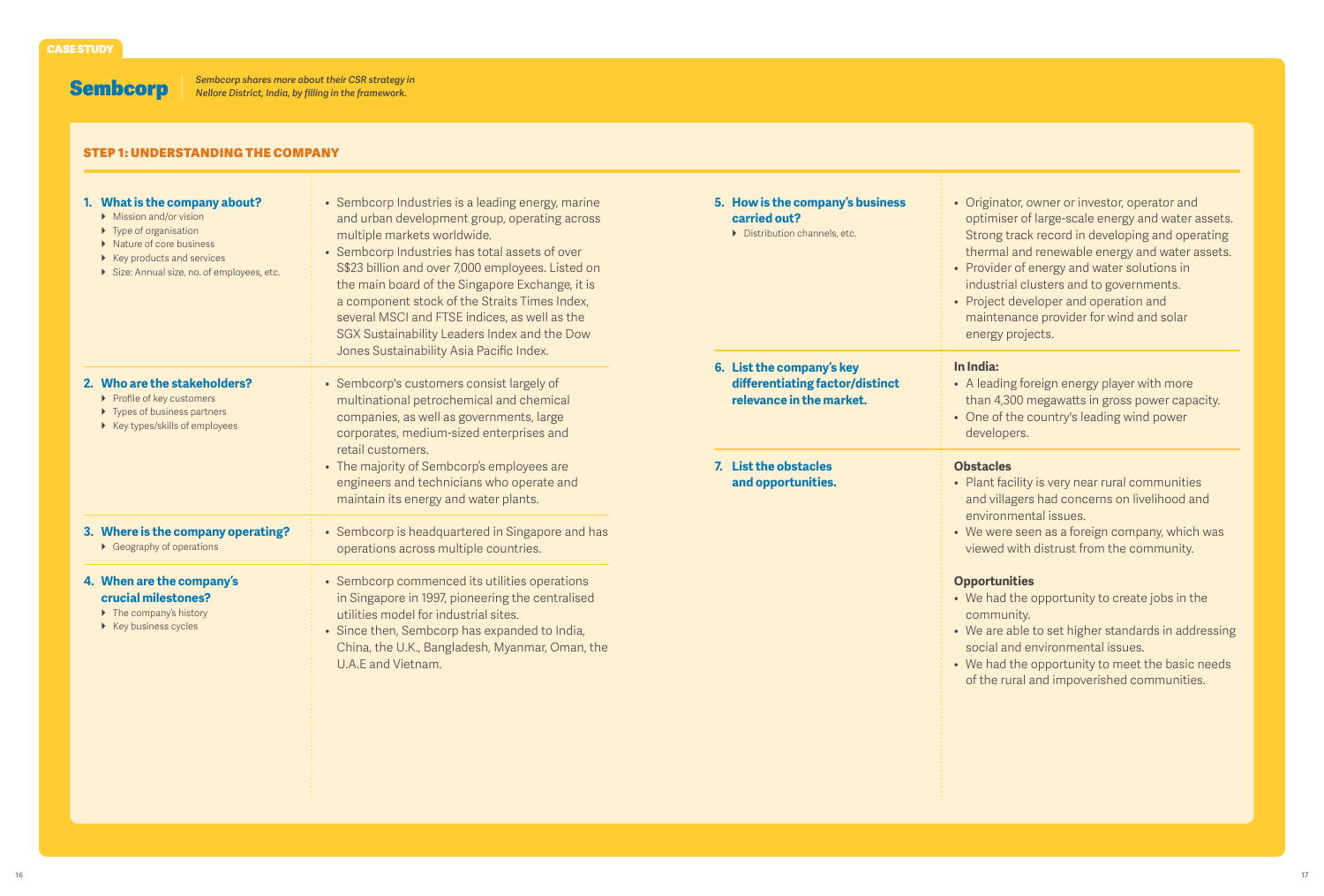Sembcorp

#### Step 2: Analysing Corporate Giving for the Company

| 1. What is the company's<br>business objective?<br>▶ What are the key factors to leverage for<br>opportunities and business growth?                                                                                                   | • Meet regulatory compliance.<br>• Acquire social licence to operate and build<br>company's social capital.<br>• Improve the community's social and economic<br>development, leading to societal transformation<br>(reduce poverty, improve health and education<br>standards).                                                                                                                                                                                                                                                                                                                                                                                                                                                                                     |
|---------------------------------------------------------------------------------------------------------------------------------------------------------------------------------------------------------------------------------------|---------------------------------------------------------------------------------------------------------------------------------------------------------------------------------------------------------------------------------------------------------------------------------------------------------------------------------------------------------------------------------------------------------------------------------------------------------------------------------------------------------------------------------------------------------------------------------------------------------------------------------------------------------------------------------------------------------------------------------------------------------------------|
| 2. Key internal consideration:<br>What are the core competencies<br>and assets that the company<br>can offer?<br>How can the business, staff and partners<br>be involved?<br>▶ What is the company's value-add or<br>differentiation? | • Expertise in developing and operating energy and<br>water plants according to customer and other<br>specifications.                                                                                                                                                                                                                                                                                                                                                                                                                                                                                                                                                                                                                                               |
| 3. Key external consideration:<br>What are the social or community<br>needs out there?                                                                                                                                                | In the city of Nellore, India, where Sembcorp operates:<br>Low literacy rate<br>• Total literacy rate is 56.0%.<br>• Female literacy rate is 47.8%.<br>Lack of primary health care facilities<br>• Nearest government primary health care centres<br>about 15km away.<br>• Community faces widespread waterborne<br>diseases leading to growth retardation and<br>cardiovascular complications.<br>Lack of basic infrastructure (roads,<br>sanitation, transport)<br>• Community is remotely located - 30km away<br>from the nearest city (Nellore).<br>Disadvantaged social standing inhibiting ability<br>to make a livelihood<br>• More than 35% of total population belong<br>to a tribe/caste that is historically socially<br>disadvantaged and marginalised. |

- **4. Key external global consideration: What are the UN Sustainable Development Goals (SDGs)?**
	- ▶ Which UN SDGs can the company relate to or identify with?

**5. How does the company want to be involved after considering all of the above?**

#### **Responsive vs. strategic giving**

▶ Responsive giving responds to requests while strategic giving co-designs new programmes or enhances existing ones for unmet needs.

#### **Direct involvement vs. partnerships**

} Companies may directly engage grantees to run programmes, contribute through intermediaries or collaborate with other funders for better impact.

#### **Providing resources**

- ▶ Corporate donations (one-time, annual, endowment, match employees' donations, etc.).
- $\triangleright$  Offer in-kind assistance. ▶ Invite business partners to participate likewise.

## **6. Giving strategy articulation**

• Sembcorp Gayatri Power Complex is a responsible and welcome neighbour in Nellore, India. It aims to contribute towards the social and economic development of the communities in Nellore through health care and education programmes. The success of our programmes will result in an improvement in the community's health, as well as an increase in the literacy rate of children.



- Strategic giving: Co-design new programmes for unmet needs.
- Partnerships: Partnered with local non-profit organisations to operate and maintain the water systems.
- Resources: Corporate donations. A token sum which is channelled towards upkeep and maintenance of the systems, is also collected.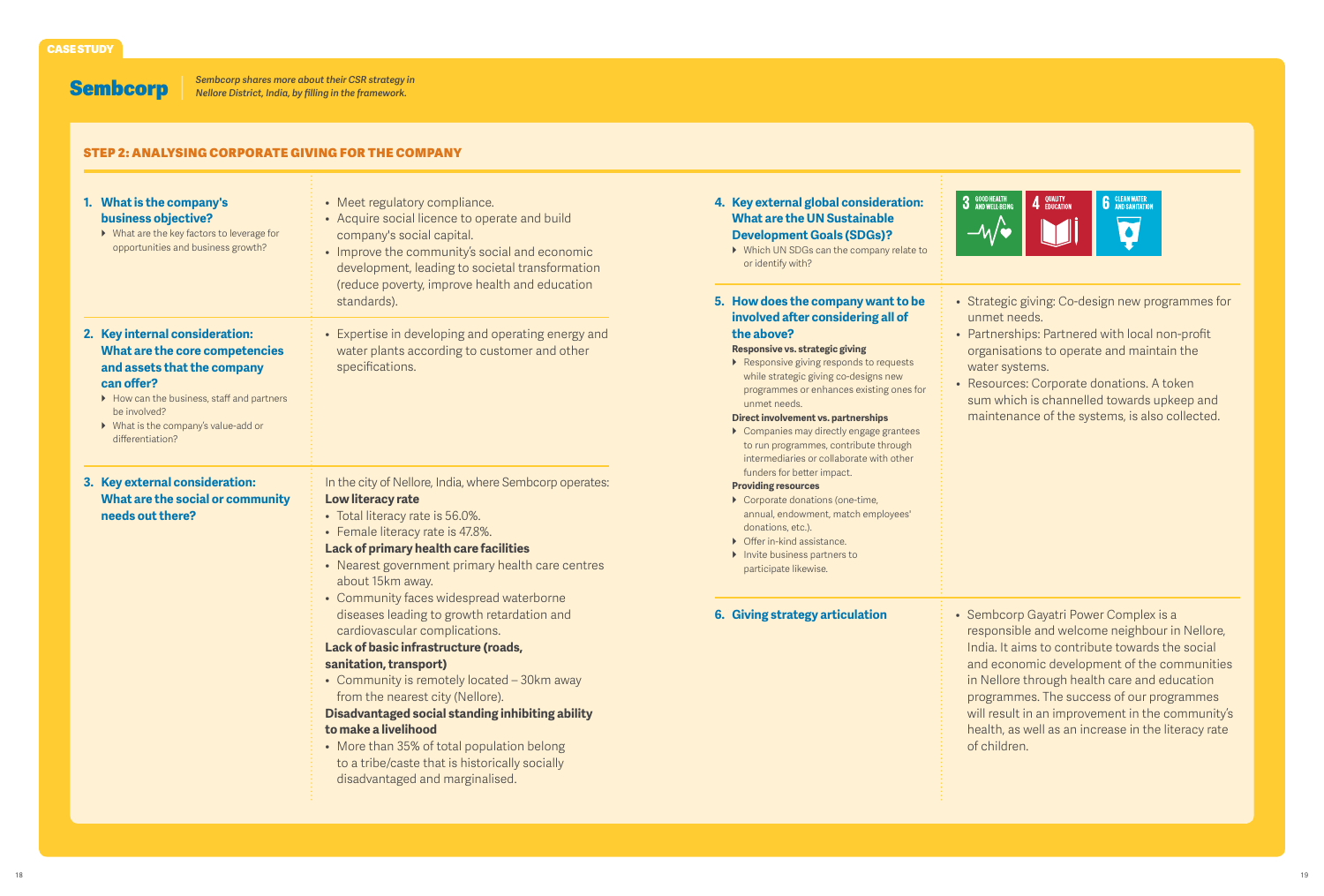#### Sembcorp Programme: education and health care for nellore, india

# Step 3: Scoping a Corporate Giving Programme

| 1. Why carry out the programme?                                               | • Carrying out the programme will result in improved<br>health and literacy for the Nellore community.<br>• Sustainability is achieved when the programme is<br>operated, maintained and sustained locally, with<br>minimum support from Sembcorp. | 4. What is the nature of<br>the programme?<br>• More of current programmes?<br>Consider adjustments or additional<br>programmes to complement and<br>strengthen current programmes to meet<br>potential needs.                                                                                                                                                                          | • Water: 10 reverse osmosis water plants were<br>installed to provide safe drinking water to 3,000<br>families.<br>• Education: Training was provided to teachers to<br>improve the quality of education.<br>• Health care: Medical camps for villagers. A<br>medical crew including a general physician,<br>gynaecologist, pharmacist and nurses provide<br>basic medical services for villagers monthly. |
|-------------------------------------------------------------------------------|----------------------------------------------------------------------------------------------------------------------------------------------------------------------------------------------------------------------------------------------------|-----------------------------------------------------------------------------------------------------------------------------------------------------------------------------------------------------------------------------------------------------------------------------------------------------------------------------------------------------------------------------------------|------------------------------------------------------------------------------------------------------------------------------------------------------------------------------------------------------------------------------------------------------------------------------------------------------------------------------------------------------------------------------------------------------------|
| 2. Who will be the beneficiaries?                                             | • The immediate community living within a 3km to<br>8km radius of the plant.                                                                                                                                                                       |                                                                                                                                                                                                                                                                                                                                                                                         |                                                                                                                                                                                                                                                                                                                                                                                                            |
| 3. Where are the beneficiaries<br>based in?<br>• Which country and community? | Semcorp's Group Stakeholder Engagement Policy<br>provides guidelines for area of engagement<br>• 2 km radius around the site of operation<br>• Subject to municipal requirements, human rights<br>and special interest groups                      | 5. When are the programme's<br>crucial milestones?<br>$\triangleright$ When will it start?<br>How long will it last?<br>• When will the programme be delivered?                                                                                                                                                                                                                         | • According to arrangements with the local<br>authorities, the programme is supposed to run<br>for the entire duration of Sembcorp's operations<br>within the communities. However, Sembcorp is<br>working towards making the programme self-<br>sustaining as soon as possible.                                                                                                                           |
|                                                                               | <b>Inner Circle</b><br>(3km)<br>25 villages<br><b>Outer Circle</b><br>$(3-8km)$<br>17 villages                                                                                                                                                     | 6. How will the programme<br>be delivered?<br>• How will the programme be delivered -<br>with partners or directly with grantees?<br>▶ Parties to consider working with:<br>- Programme partners<br>- Existing service providers, e.g.<br>community groups<br>- Providers of complementary/related<br>services<br>- Government/state organisations<br>- Other funders in the same space | • Delivered with partner<br>(local non-profit organisation).                                                                                                                                                                                                                                                                                                                                               |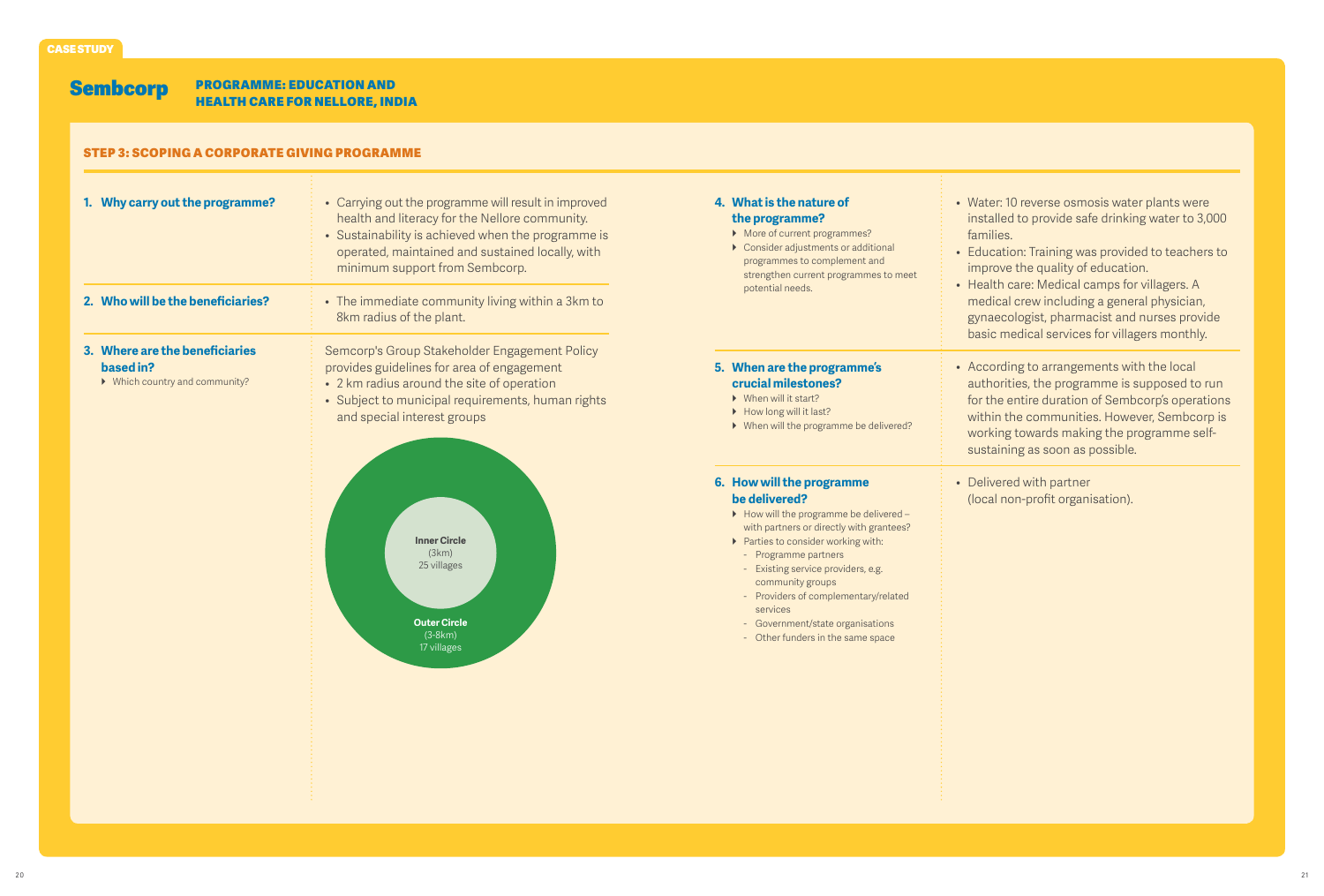# Getting the Endorsement for the Strategy

# Working towards a "yes" from internal stakeholders and the community

Support and buy-in from everyone who matters is critical to the sustainability of the strategy and the resulting work.

**Internal stakeholders** need to have their say and ownership of the strategy. This is critical as resources expended in the programmes usually come from profits, dividends or staff themselves.

**Community validation** for the eventual programmes can be obtained through a thoughtful assessment of needs and available resources.

# How to get to a "yes"

# From the management

- Address the business issue for shareholders, business partners and management by connecting the giving to the organisation's value proposition.
- Show awareness of and address the opportunity costs: the money that goes into the giving programme can be channelled to shareholders, bonuses or back to the business, so make a compelling case for why the giving programme is worth it.

# From employees

- Pick a cause or project that colleagues can identify with or feel strongly about.
- Do polls, have conversations and explain your choices and strategy clearly.

# CASE STUDY

# **Singtel**

#### A Framework Towards Endorsement



# CASE STUDY

# Surbana Jurong

#### A Decentralised Approach for Its Giving Strategy

Surbana Jurong was formed in 2015 through the merger of Surbana International and Jurong International. Today, Surbana Jurong is a global urban, infrastructure and management services consultancy group with seven member companies and 15,000 employees across 40 countries.

The company teems with diversity. Thus, the challenge for its corporate giving strategy is in ensuring that it works well in different regions that the company operates in. Surbana Jurong decided to opt for a decentralised approach, so that people in different geographies are empowered and management and employees support the strategy. The decentralised approach comprises:

- 1. **Sufficiently broad focus areas** to cater to the diverse priorities of the different countries and regions that Surbana Jurong operates in. Three broad focus areas – People, Community and Environment and Sustainability – have been selected to leverage Surbana Jurong's strengths.
- 2. **Flexibility for various business units** to decide on how and what they will support based on the three focus areas, with funds carved out from their operating budgets.
- 3. **The formation of committees within each business unit** to prioritise regular corporate giving. The committees also facilitate regular reporting of corporate giving activities to the Head Office in Singapore. A Group Corporate Social Responsibility Committee has been set up to oversee and guide the various committees.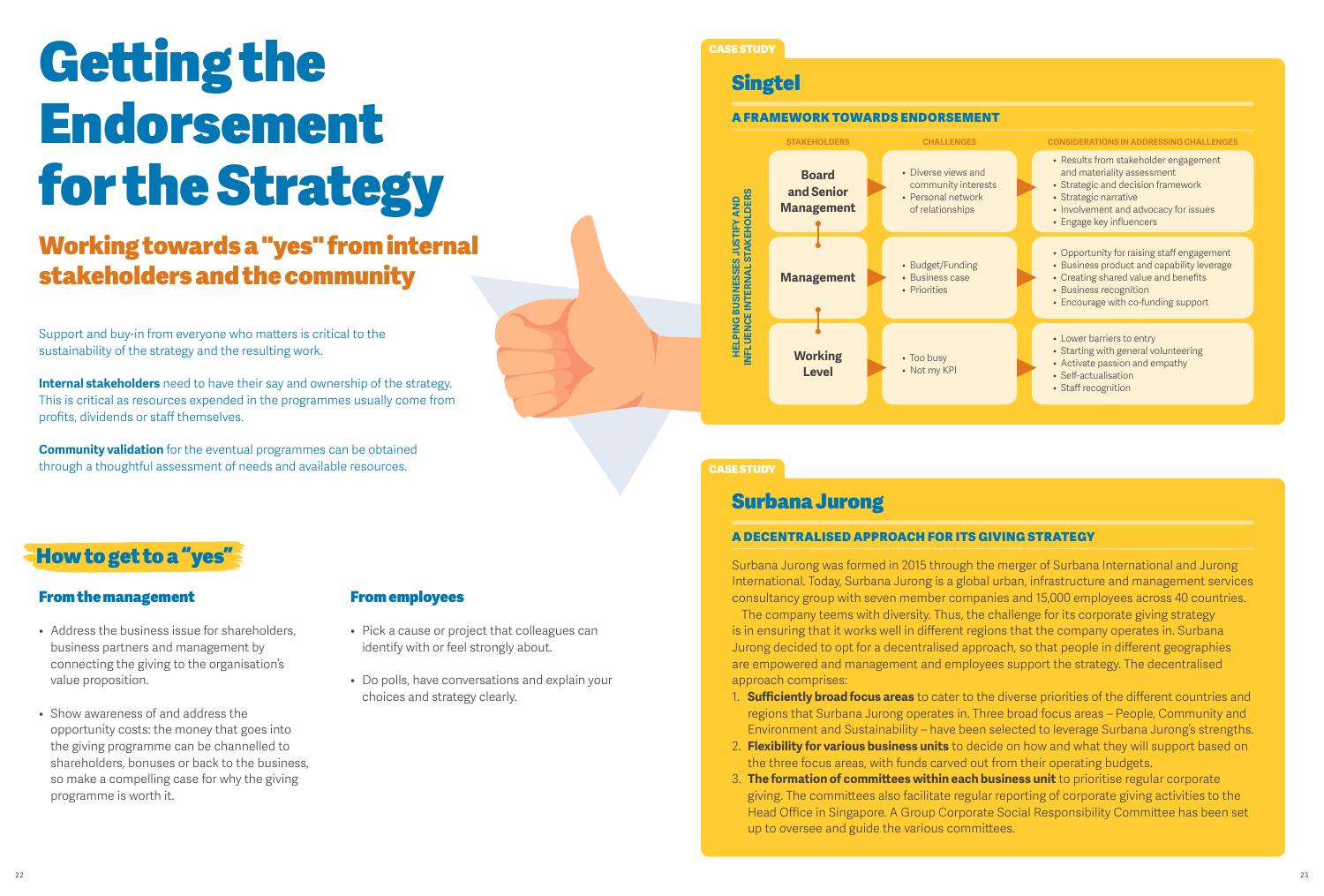# Making the Strategy Work

Some approaches to consider

Be sure that you have the relevant resources and capabilities from within your organistion and in the community.

# **Aligning**

• Organisations reach their full potential when management and staff are aligned in their understanding of the strategy. This is borne out in its execution such as resource mobilisation, choice of partners, programme models, grant assessments and communication.

Be aware of the potential disconnects between what the management staff understand and practise, and seek alignment through better communication.

# **Collaborating**

- Be sure that there are partners, external resources and capabilities in the community to implement the programmes and deliver value to the beneficiaries according to your strategy.
- • Be thoughtful of potential grantees' capacity. Meanwhile, do encourage learning and adaptation as the programme unfolds.

# **Examining**

## **Ask these questions of your organisation:**

- • Does it have the resources (e.g. money, time, staff, etc.) to implement the strategy?
- • Does it have the expertise and skills necessary to implement the strategy?
- Is there adequate authority to implement the strategy?
- Are the organisational and operational structures, processes and capabilities ready on the ground?
- Is the decision-making by management clear and transparent?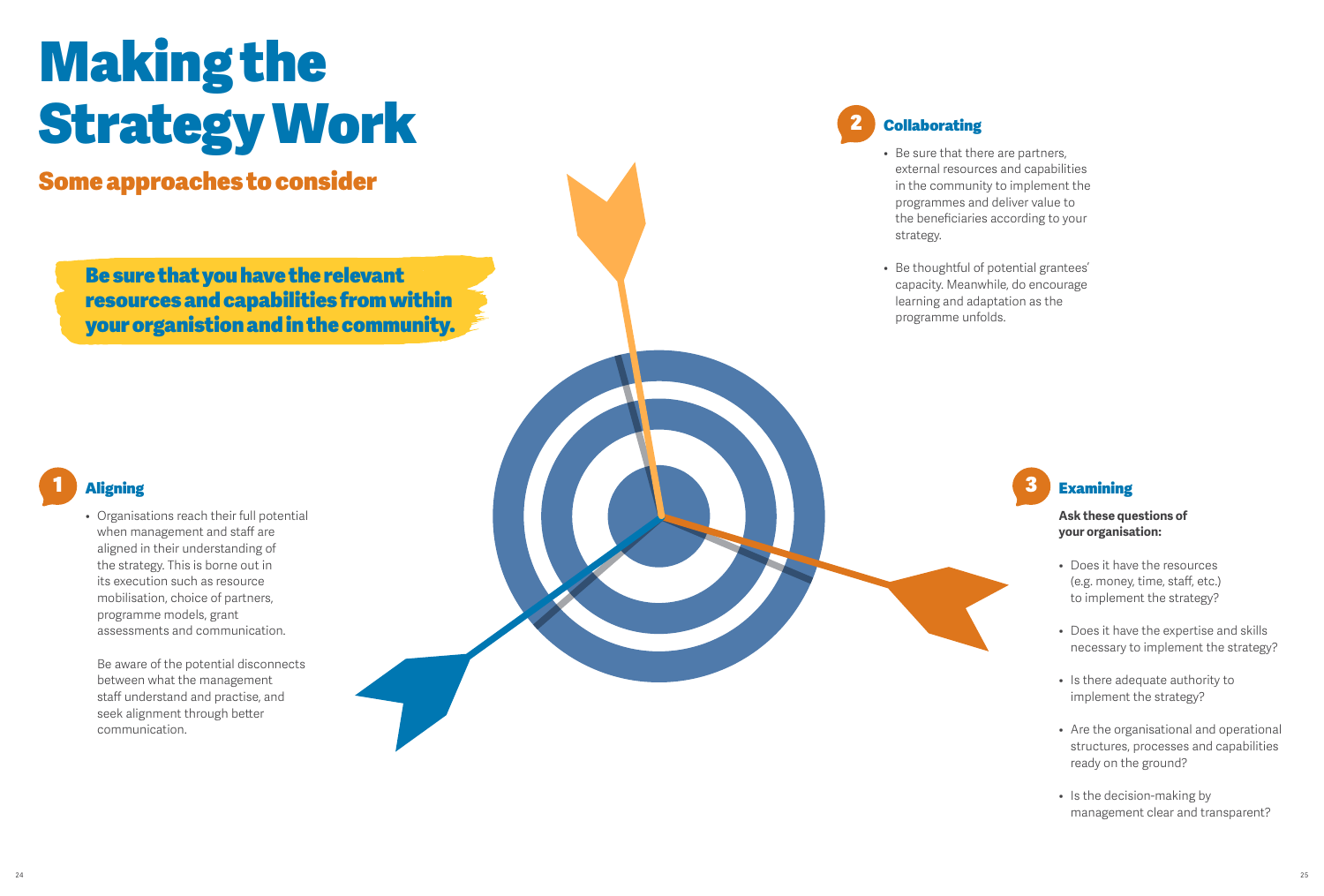# A science and an art

# **Developing a strategy and making it work is truly a science and an art.**

# It is a science

because there are principles that help grantmakers to systematically develop effective strategies, such as the framework in this guide.



# It is an art

because the strategy cannot take into account every complexity of reality. There may be unique requests that can maximise social and economic benefits, but they do not fall within the strategy.

# When does a strategy get in the way?

- A strategy gets in the way when it is rigidly adhered to or when we simply apply the rules to all circumstances. Always remember what is sacrosanct, such as the purpose for giving and the desired longer-term outcome.
- • Be open to requests that can push the boundaries of your funding model and parameters. They may be good barometers to highlight changing community needs and better solutions for the issues at hand. However, always factor in reality and allow for improvements.

# **In the case of unique requests, where the strategy seems to be getting in the way, consider these:**



# Budgeting:

TIPS

put aside a manageable sum to anticipate such requests.

## Exception handling: attend to such requests with a customised approach.

# Reviewing:

refine or reframe the objectives of such requests so that they may fit within the strategy; or keep such requests in view as potential, forward-looking areas for funding.

**• Steady resourcing is essential for giving programmes to work. These giving programmes should not be seen as a cost.**

**• So, when developing a strategy, plan ways for the giving to resonate with the business or consider how it can create sustainable value for the organisation.**

## CASE STUDY

# CapitaLand Hope Foundation

#### "Building People. Building Communities." – A Strategy in Action

CapitaLand Hope Foundation (CHF) focuses on:

- • Promoting the social growth and development of underprivileged children with respect to their education, healthcare and shelter needs.
- Improving the quality of life for the vulnerable elderly in Singapore through healthcare, better living conditions and deeper social integration.

#### **How CHF Makes Its Strategy Effective**

#### **Alignment with the Business**

- • CapitaLand Hope Foundation, the philanthropic arm of CapitaLand, furthers CapitaLand's community development commitment, recognising that the long-term success of the company's business is closely intertwined with the health and prosperity of the communities in which it operates.
- • CapitaLand allocates up to 0.5% of its net operating profit to CHF every year. Targets and key performance indicators are set when developing initiatives.
- • Beyond donations, CapitaLand gives time and attention to beneficiaries through advocating volunteerism.
- • CapitaLand's corporate giving strategy is led by top management who regularly take part in CapitaLand's volunteer activities.

#### **Collaborating with External Partners**

• CHF partners established non-profit and government organisations on programmes that create sustainable impact.

#### **Examining Resources**

- As one of Asia's largest real estate companies, CapitaLand has the expertise and wide network of community touch points, enabling CHF to maximise its social impact on the community. For example:
	- CapitaLand has provided space at its properties to charities and social enterprises to promote their cause, engaging and rally CapitaLand's customers to come together to do good.
	- CapitaLand also leverages its staff's expertise to create inclusive spaces for the community.
	- CapitaLand was one of the first companies to formalise three days of volunteer service leave (VSL) every year. CHF will make a donation to a registered Singapore/ China-based children's charity of the staff's choice if the staff has taken all three days of VSL within the year.

#### **CapitaLand International Volunteer Expedition (IVE)**

CapitaLand's IVEs are examples of how CHF's giving strategy has been effectively implemented. The IVEs strengthen organsational culture through staff volunteerism.

In May 2018, 79 CapitaLand staff volunteers and Singapore University of Technology and Design (SUTD) students embarked on CHF's 25th IVE to its first Hope Kindergarten in Le Xa commune in North Vietnam. CapitaLand Le Xa Hope Kindergarten is the largest school in the commune, providing holistic education for about 350 students in the community. CHF, in a partnership with World Vision, supported the development of two classroom blocks. The Kindergarten is CHF's 28th Hope School.

Leveraging CapitaLand staff's architectural and design capabilities, staff volunteers worked alongside the lecturers and students from SUTD and Hanoi's National University of Civil Engineering in a participatory design workshop to ensure the local community's needs are met.

Since the school's completion in May 2018, the student enrolment rate has increased from 63% to 79%. The retention rate of students has also reached 100%.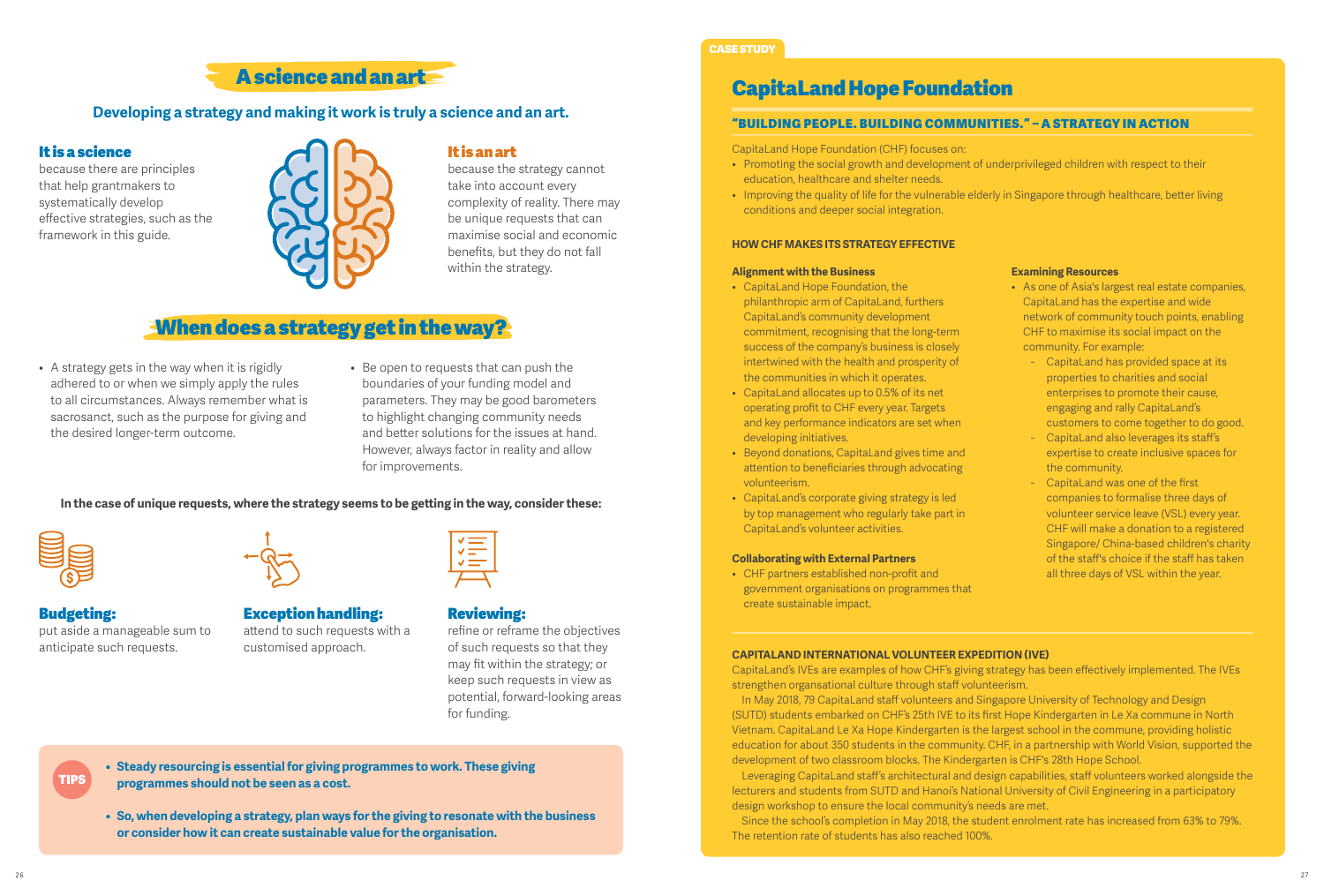# Is the Strategy Working?

# The results tell the story



# **How can you tell that a strategy is working?**

Having clarity on what success looks like, integrating these questions into your giving programmes and watching them unfold are some of the starting points to assess your strategy.

# Why is it important to assess strategy?

### **1. Data is key**

- Impact is understood through information; and stakeholders always seek better data for better understanding.
- Effectiveness is measured through meaningful and clear quantitative or qualitative indicators.

# **2. Good staff perception and job satisfaction**

• Employees have more positive perceptions of their work environment – including job satisfaction – when they believe that they are working toward the same goals as their management, so a clear strategy is important to them.

Adapted from *Beyond the Rhetoric: Foundation Strategy* by the Centre for Effective Philanthropy (www.cep.org).

# Useful questions

Here are some guiding questions to get you started on evaluating strategies.

#### $\overline{\mathsf{N}}$ **Going back to basics**

• Why did you identify that particular driver/ intention as key for your organisation's giving programme?

# **Interpreting success**

- Given the key driver that you have identified, what would success in your corporate giving programme look like?
- How would you know that you are succeeding?

# **K** Confronting challenges

- What are the challenges that you have faced or are likely to face in trying to make your corporate giving programme more strategic?
- How would you manage the challenges?

# CASE STUDY

# DBS

### Keeping an Eye on Strategy with Data

### *Q&A with Mythili Mamidanna,*

*Vice President, Group Strategic Marketing and Communications*

## **Q: Could you briefly describe DBS Bank's corporate giving?**

DBS Bank has a rich heritage of helping Singapore's industralisation. Apart from serving Singapore, DBS Bank also strongly believes in playing a bigger role in the future of Asia.

DBS Foundation works towards addressing Asia's evolving social needs, and is dedicated to championing social entrepreneurship in the region. DBS Foundation collaborates with social enterprises in Singapore, India, Indonesia, China, Taiwan and Hong Kong with programmes ranging from venture challenges, learning forums, intensive incubation, grant support, financing and mentoring. The vision is to build a more inclusive Asia by encouraging businesses for good.

PeopleofPurpose is DBS Bank's organised staff volunteer movement that fuses our values, keeps engagement levels high and makes optimal use of our staff's time and niche-skills – all while delivering meaningful impact to communities. Thousands of DBS volunteers have made a positive impact in the lives of the elderly, children, persons with disabilities and marginalised families across Asia.

## **Q: How does DBS Bank evaluate its corporate giving strategy?**

Our giving strategy is integrated into the Bank's scorecard every year. It is monitored, measured and reported on diligently just as any other business area.

We have a dashboard that collates the numbers that are inputted by people across all our markets. These numbers quantify

staff volunteering hours, progress made by social enterprises and more. The data helps us to determine where we are with respect to our annual goals at any given point in time.

With the data, we can also measure the first level of impact that our programmes create – such as the number of social enterprises reached, nurtured and given grants to; and the number of staff who volunteer, volunteering areas and beneficiaries reached.

We want to go deeper in our measurements, such as evaluating the impact of the social enterprises or the well-being of beneficiaries through our volunteering efforts. We are examining several methods, which we hope to put in place by next year.

DBS Foundation is also governed by a board (members are a subset of the Bank's Board), who monitor the progress of our programmes on a quarterly basis.

## **Q: What are the main challenges of executing a corporate giving strategy? How are these challenges managed?**

Engaging our 26,000 staff in a giving strategy is a tall order. Orienting new employees to giving, keeping older employees interested and sharing inspirational stories with our potential employees add up to an enormous task that we are constantly working towards.

Ensuring that our CEO and senior leaders integrate our giving messages in townhalls and leadership dialogues is a good way to meet this challenge. Regular and consistent communications woven into the Bank's internal communications is another route we take.